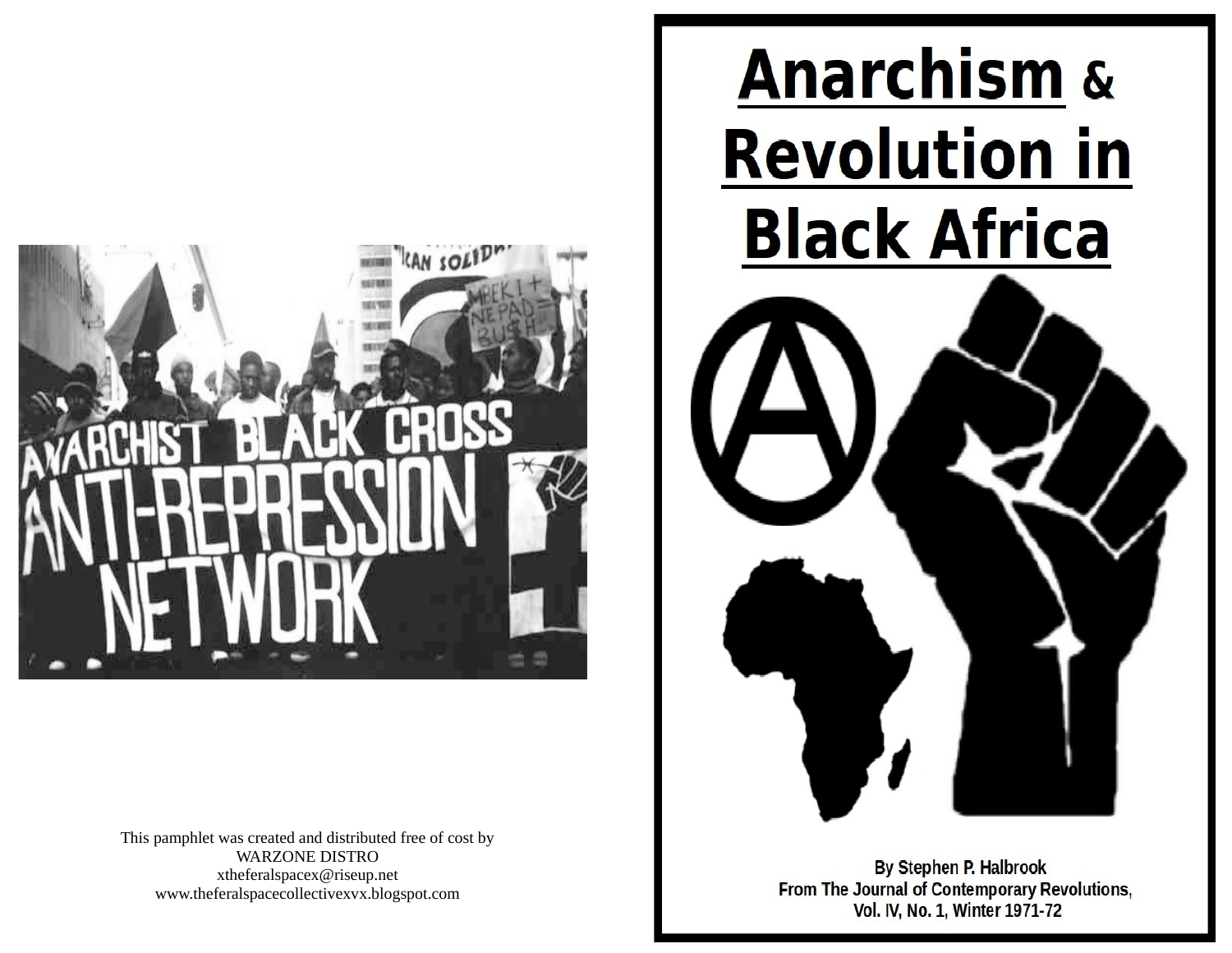Black Africa has a centuries old anarchist tradition. After years of imperialist aggression which led to the complete carving up of the continent at the hands of the white "master race", this tradition was temporarily harnessed. The ancient liberties of Africans under the rule of the "free world" were smashed, while the attempt was made to impose upon them white dictatorships in the Western tradition. But the spirit of rebellion is irrepressible, and frequently "the natives get restless." Three of the most significant recent occasions of this restlessness are: the Mau Mau Revolution, the Biafran Revolution, and the current liberation movement in "Portuguese" Guinea.

**I**

The Mau Mau Revolution was one of the greatest upheavals in African history. It was the expression of centuries of anarchism and resistance to authoritarianism among the Kikuyu people, the native inhabitants of Kenya. Except for parts of Uganda, which had a system of rule by hereditary despotic chiefs, all of the East African tribes lived in radically democratic societies prior to the coming of the white man. **1** Originally governed by a king, centuries ago the Kikuyu through popular rebellion literally abolished the State, substituting a voluntary society. According to Jomo Kenyatta, a founder of Mau Mau, the new system had such rules as: "Socially and politically all circumcised men and women should be equally full members of the tribe, and thereby the status of a king or nobleman should be abolished. It consisted of a federation of councils, beginning with the members of the family (the basic economic unit of land ownership), extending to the village, then to the district, and ending on a national level. The right to recall representatives from the different councils was absolute; ". . . in fact, it was the voice of the people or public opinion that ruled the country." The Kikuyu stateless society "continued to function favorably until it was smashed by the British government, which introduced a system of government very similar to the autocratic government which the Kikuyu people had discarded many centuries ago." The British imperialists appointed chiefs to overlord the people and set up a tyranny resting on centralization. Kenyatta helped form Mau Mau to destroy this, for: "In the eyes of the Kikuyu people, the submission to a despotic rule of any particular man or a group, white or black, is the greatest humiliation to mankind. **2**

The Kikuyu anarchist tradition which culminated in the Mau Mau Revolution has been best described in the book by Donald L. Barnett and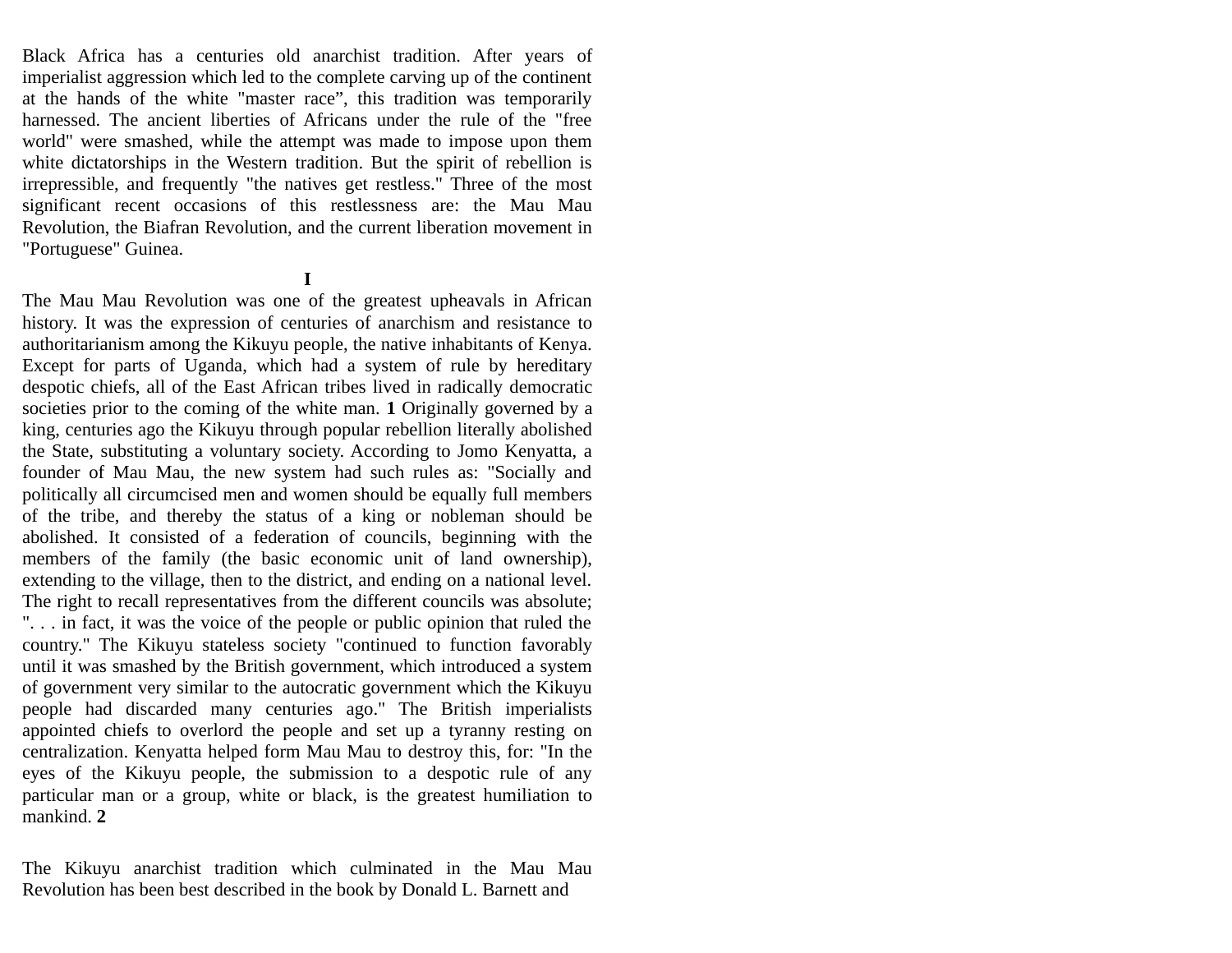**Monthly Review Press, 1969), pp. 56-7.**

**17. Basil Davidson,** *The Liberation of Guine* **(Baltimore: Penguin, 1969), pp.47-49.**

**18. Ibid., p. 66.**

**19. Ibid., pp. 60-63.**

**20. Cabral, pp. 60-61.**

**21. Gerard Chaliand,** *Armed Struggle in Africa* **(N.Y. MR Press, 1969), pp.45-46.**

**22. Ibid., p. 84.**

**23. Cabral, p. 80.**

**24. Chaliand, p. 68.**

**25. Davidson, p. 137.**

**26. The words of a typical guerrilla: "My father was a** *capitao mor* **[a, village lineage head in a society without centralized political institutions]ÉHe became a secret member of FRELIM0 when we were still working underground in DelgadoÉ I myself decided to join the struggle because every man should be free, or if he has to, should fight to be free." Eduardo Mondlane,** *The Struggle for Mozambique* **(Baltimore: Penguin, 1969), p. 133. Cf. also pp. 146-54 and 164-66.**

*This text can be found at:*

*http://www.anarchistpanther.net/others/other4.html*

Karari Njama, **Mau Mau from Within: An Analysis of Kenya's Peasant Revolt**, **3** the latter author being a major participant; virtually all other works on the subject were written by white racist sycophants of British imperialism. Early in the work Darnett queries:

Were there, it might now be asked, any peculiar features of traditional Kikuyu society which help explain this people's independent response and, ultimately, revolutionary reaction to colonial rule and white dominance? The answer, I believe, is in the affirmative. It centers around two closely related aspects of Kikuyu society which were fundamentally incompatible with the imposed colonial system and conditioned an independent response to it. The first of these, a decentralized and democratic political system, fostered among the Kikuyu a deep-seated suspicion of the highly centralized, authoritarian system imposed by the British and a tendency to reject the legitimacy and resist the dictates of the latter. The second, an agegrade system wherein leadership emerged on the basis of demonstrated personal qualities such as skill, wisdom and ability, underlay the Kikuyu rejection of British-appointed 'chiefs' and their tendency to by-pass the latter and organize independent associations under popular leaders when the occasion arose to seek a redress of grievances.

Barnett goes on to explain in detail the Kikuyu stateless society. There was no "unitary or centralized political structure," and "within the Kikuyu subtribes political power was held by a number of fairly small and semiautonomous geopolitical groupings." Disputes were settled and common affairs deliberated on by spontaneously formed councils. Each council elected a *muthamaki*, who had no personal power, unlike the life-term, salaried chiefs the British later imposed. "As the spokesman of a ridge councilor *ad hoc bururi council*, a *muthamaki* was not a chief' in either the conventional or anthropological sense. He was the chairman and representative of a body which reached decisions through discussion and consensus and owed its authority to lower-level councils." Barnett continues:

In brief, we have seen that the traditional Kikuyu political structure was decentralized and inherently democratic, with effective decision making and enforcement powers resting for the most part in numerous local hierarchies of councils within each sub-tribe. We have noted, with respect to this *kiama*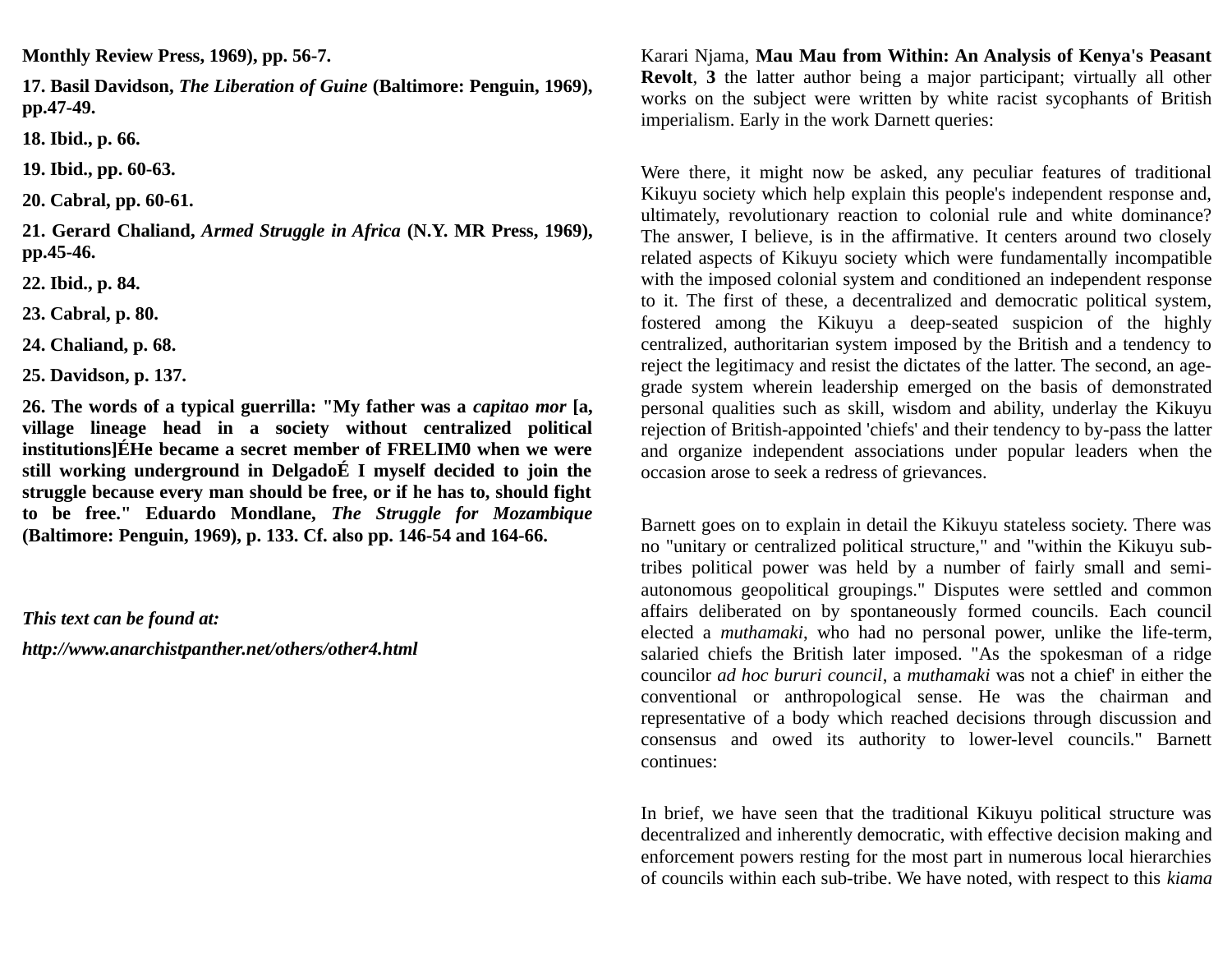or council system, that: (1) councils were convened as the occasion demanded and reached decisions on the principle of discussion until unanimity was achieved; (2) the particular council convened (sub-clan, village, neighborhood, etc.) was determined in each case by the scope and nature of the question or dispute at issue; (3) composition was based on the principle of lower-level representation on higher-level councils,' with the latter owing their authority to the former; (4) the spokesman or *muthamaki* of a given council, whether that of the village or the ridge -- which represented the largest fixed administrative unit -- was responsible to and acted in the name and with the approval of the entire body; and (5) positions of leadership were achieved, within a system of age-grades or ranks, rather than ascribed and were limited in duration by the periodic accession to political authority of junior generation-sets. **4**

The British imperialists, great "civilizers" that they were, imposed upon the Kikuyu the opposite extreme of totalitarian statism and economic and political slavery. Centralized, dictatorial rule was instated, and such basic freedom as speech, press, assembly, and the like were suppressed. Economic freedom was a luxury for whites only. The Kikuyu's land was seized for the use of white settlers and the blacks forced to work as wage slaves; compulsory labor and taxation supplemented this, as the colonial administrators openly admitted, and provided as well, free construction and education funds for the privileged whites. Huge unused forest reserves were held out of production, from which the black masses were not even allowed to gather firewood. In 1936 the British ruled that squatters could have only one acre per wife, fifteen sheep or goats and no cattle, and there were all kinds of restrictions on the types of crops blacks could grow -- all of this because the inefficient whites could not bear the competition of the efficient blacks. Government restrictions of every kind were enforced against blacks, from license fees to severe restrictions on freedom of movement. Blacks could not enforce contracts against whites, and were not allowed the right of inheritance or enforceable land titles, the better to keep them subjected to the white exploiters.

To a people so accustomed to complete freedom, such slavery was intolerable. Opposition was sporadic until the great peasant revolution of 1953-56, which set in motion the political forces which led to the lowering of that filthy Union Jack in Kenya in 1963. The anarchist heritage of the

The foregoing three case studies by no means exhaust the history of anarchist societies in black Africa or the extent to which this tradition is reasserting itself. Mozambique is inhabited by some stateless tribes, and it is no accident that FRELIMO, the liberation front there, emphasizes that decentralization of power is a most important goal. **26** There are other examples. But the point is that Africa is on the verge of exploding, and that it will probably explode in a very anarchistic way.

## **FOOTNOTES:**

**1. Cf. Parmenas Githendu Mockerie,** *An African Speaks for His People***, in WilfredCartey and Martin Kilson (eds.),** *The Africa Reader* **(N.Y, Random House, 1970), Vol. II, p. 102.**

**2. From Kenyatta's** *Facing Mount Kenya***, in Cartey and Kilson, pp. 19- 28.**

**3. (NY and London: Monthly Review Press, 1966).**

**4. Ibid., pp. 42-51.**

**5. Ibid., p. 51.**

**6. Ibid., pp. 302-03.**

**7. Davidson,** *A History of West Africa* **(Garden City, N.Y.), pp. 94-6. Thanks are due to Joseph Peden, publisher of** *The Libertarian Forum***, for calling my attention to the libertarian tradition of the lbo.**

**8. Margery Perham,** *Native Administration in Nigeria* **(Oxford Univ. Press. 1937), p.231.**

**9. Ibid., p. 28.**

**10. Ibid., p. 234.**

**11. Forsyth,** *The Biafra Story* **(Baltimore: Penguin, 1969), pp. 15-7.**

**12. From a paper read in Uganda in 1968. Cartey and Kilson, p.169.**

**13. Forsyth, p. 97.**

**14. Quoted in Ibid., p. 217.**

**15. Cf. Ibid., pp. 157 and 195-96.**

**16. Amilcar Cabral,** *Revolution in Guinea: Selected Texts* **(N.Y. and London:**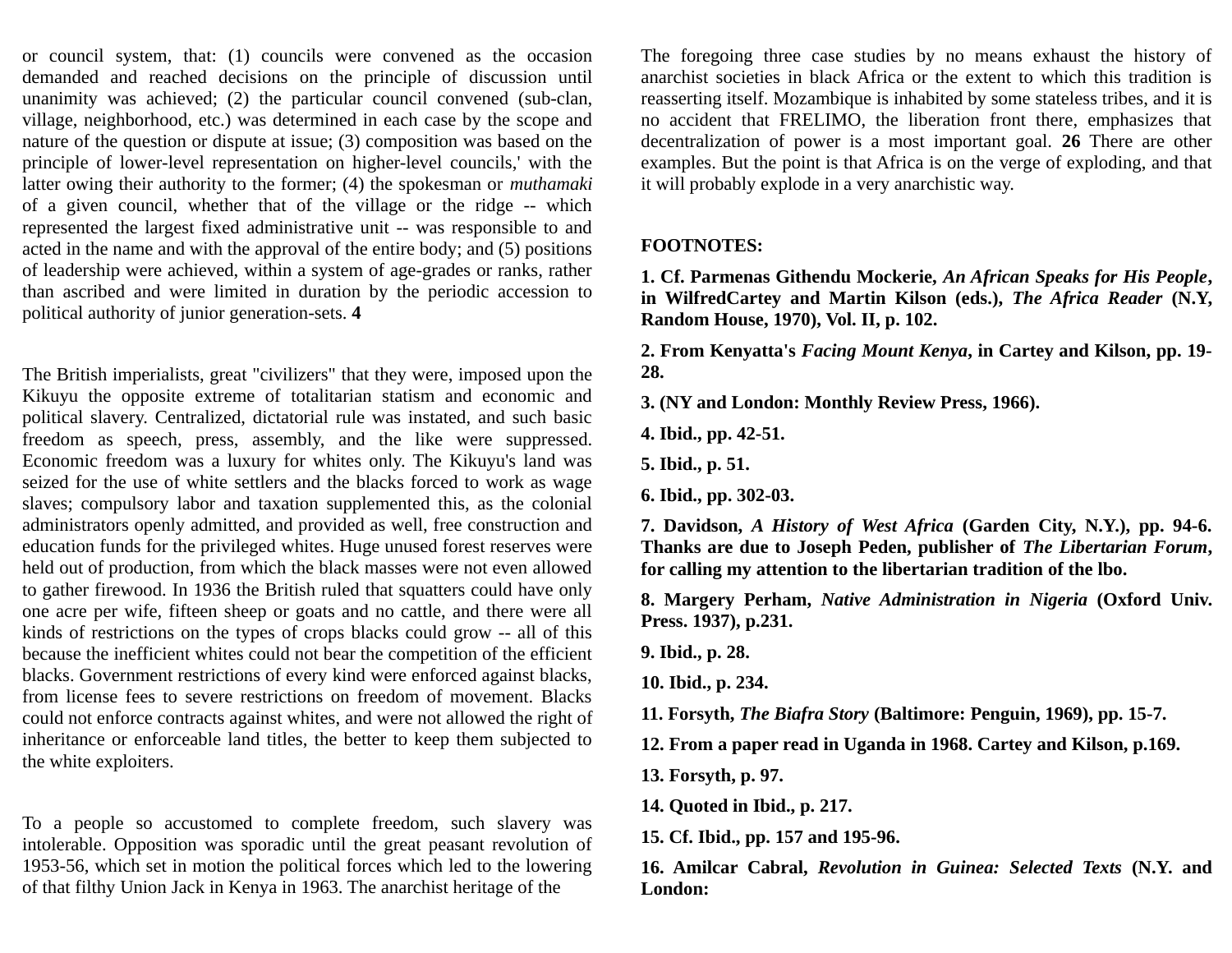they are only *asked*; the PAIGC is very anti-elitist and anti-bureaucratic. A political commissar describes the election of the village PAIGC committees:

Committee officers are elected by the villagers In principle, the peasants' choice is respected. If, in our opinion, they have chosen badly, we leave the candidate in office. We wait for the peasants to realize their mistake by themselves. We don't want a new chieftainship system. **21**

Organization from the bottom up is doubly an effective means of defeating the imperialists; as the military commander for the northern region described the strategy they carried out just after the armed struggle began in 1963: "He set up new base camps, to decentralize as much as possible. This gave us greater mobility and let us harass the enemy a bit everywhere at once. Moreover, we were obviously less vulnerable ourselves." **22** This was an old Balante tactic, as was seen earlier.

The goal of the PAIGC is to restore to the people on the local level the right to determine their own destiny. Cabral, who must be considered one of the great libertarians of our age, makes clear that "we do not want any exploitation in our countries, not even by black people." **23** He has stated that the PAIGC "is not a system of chieftainship," **24** and reveals their ultimate objects to be strictly in the Balante tradition of a social order constructed from the bottom up:

The general approach that we have is that all structural decisions are to be based on the needs and condition of the peasantry, who are the vast majority of our people. That being so, this new administration will be strictly without those chains of command familiar in colonial times -- governors of provinces and so on. We do not want to copy any structures of that kind.

Above all, we want to decentralize as much as may be possibleÉ In fact, we are against the whole idea of a capital Why should we saddle ourselves with the paraphernalia of a presidential palace, a concentration of ministries, the clear signs of an emergent elite which can soon become a privileged group? **25**

Kikuyu expressed itself not only in their willingness to bid for liberty or death, but also in the methods by which they carried out their tasks. As Barnett points out, there was "a considerable measure of continuity, at least as regards certain major patterns, between the traditional Kikuyu social system and the structure and organization of the underground movement and guerrilla forces which emerged within the colonial context. **5** The basic cells of Mau Mau were the local villages, in which everyone cooperated in common tasks. The old council system, organized from the bottom up through consensual election of representatives, was reinstated. Local cell councils pressured the lingering to join, mainly by the threat of ostracism. Popular support of Mau Mau is revealed in that up to 90 percent of the Kikuyu population took the Oath of Unity.

While there was a Central Committee at the top, it mainly coordinated action and expressed the policies the masses desired. In practice, action was initiated by the local cells. In the first months there was no clear-cut division of labor, hierarchy of roles, or differential privileges, and leaders (who had no formal ranks) were selected by informal consensus. Later the Ituma Trinity Council was formed to give central direction to the movement; but just as the power of the local leaders depended on the loyalty their warriors were willing to give them voluntarily, compliance with its recommendations depended on the decisions of the local groups. A similar institution was the Kenya Defense Council, which was comprised of the leaders of the forest guerrilla groups. Enforcement of this council's decision a, which were unanimously decided, depended on its members' individual persuasive abilities, and expressed a decentralization of power and authority.

These features of decentralization reflected the voluntary nature of both membership in and recognition of the Kenya Defense Council, as well as the prior distribution of effective power among groups whose members were bound together by strong leader-followers locality ties and loyalties ... [The relatively weak Council] was advantageous since without significantly altering the existing distributions of power amongst the various leaders, it allowed for a considerable degree of cooperation among the latter in the planning and coordination of policies, rules and tactics. Another advantage of this decentralization lay in its allowing for a very high degree of flexibility of maneuver and individual initiative among the many forest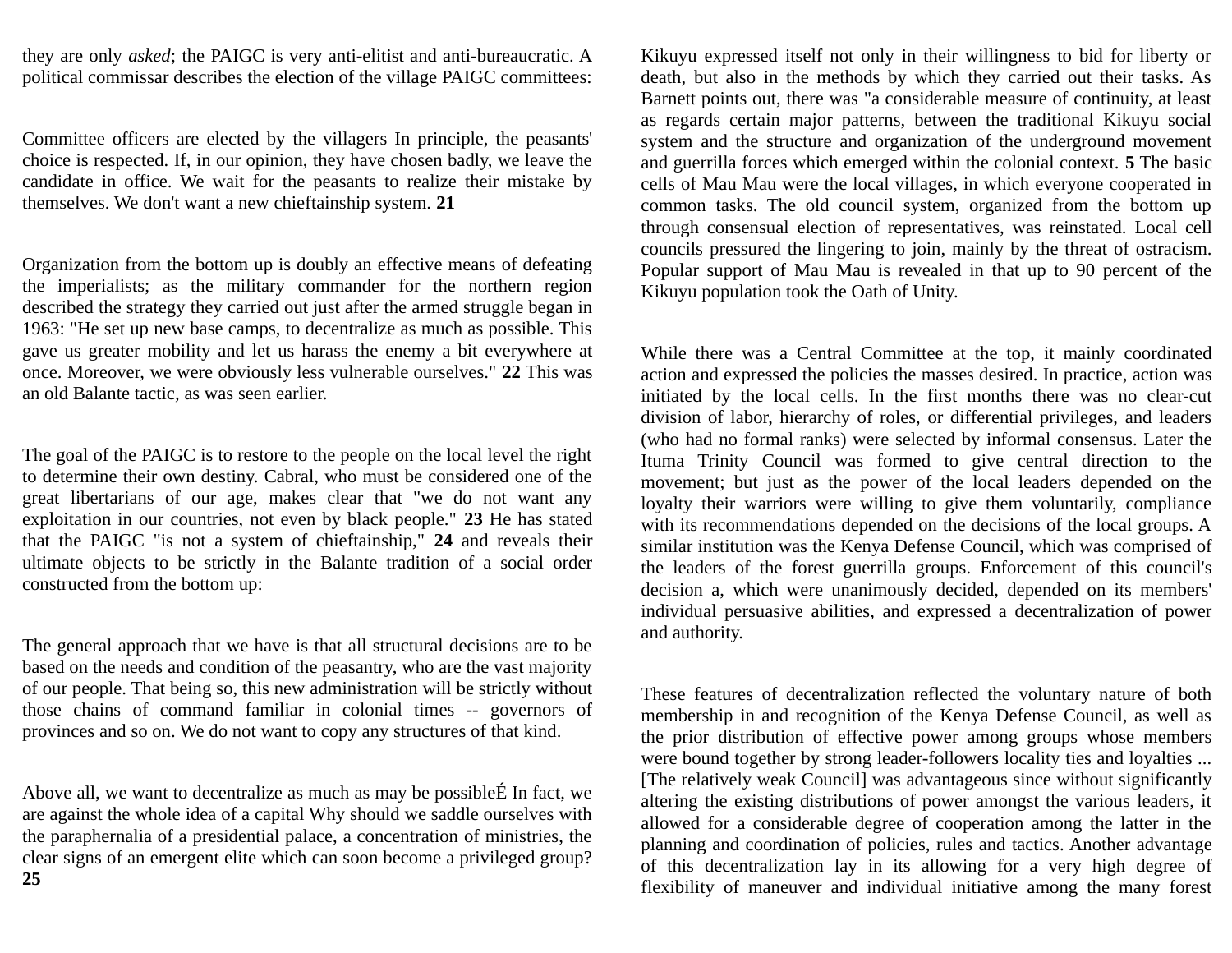## sections. **6**

Needless to say, the goal of Mau Mau was a return to the free economic and political institutions which characterized the Kikuyu before the coming of the imperialists, and it was fitting that their slogan was simply "Land and Freedom!" True, the complete stateless society of former years has not yet been completely reinstated, but one must not expect miracles. Kenya has done away with the worst iniquities of the State, those imposed by the British; while continuing to head in the direction of the old libertarian traditions, Kenyas progress is impeded by the fact that several of the "educated" Kenyans were brainwashed by statist ideologies of the British and that neo-colonialism continues. The liberation of the whole African continent is an indispensable condition for the complete liberation of the masses from black elites and neo-colonialism.

**II** 

An almost identical situation occurred in the Biafran Revolution, so recently drowned in the blood of over two million dead Ibo tribesmen. The Ibo are the inhabitants of southern Nigeria, and like the Kikuyu traditionally lived in stateless societies. Basil Davidson explains their general situation thus:

The political systems of Africa, as we have already noted, did not always develop into forms of centralized and bureaucratic rule. Quite a number of peoples found it possible to do without any regular apparatus of government. They continued to live peacefully together, to defend themselves and enlarge their wealth, with the help of very little central authority. Among these peoples were the Ibo who live now, as they have lived since time beyond memory, in the fertile lands to the east of the lower reaches of the Niger river.

Does this mean that the Ibo and other peoples without chiefs or kings were any less successful than the peoples who elected chiefs and formed themselves into states with central governments? Far from it. Some of these peoples without chiefs repeatedly showed themselves, on the contrary, to be

Zambia, and many others. **17** Once the conquest had been completed, the Portuguese found it easy to rule the Fulas because the ruling structure was already there and the habit of obedience was cultivated. It was not so easy to subject the Balantes:

Having no chiefs or kings, their system of authority could not be beheaded by the killing or deportation of a leading man or little group of leading men. Quashed in one corner, revolt burst forth in another. Delayed primary resistance went on for a long time. Not until the 1920s did it flicker into silence. **18**

The Portuguese imperialists formed an alliance with the Fula elite, which imposed their uneasy rule on the Balantes. The power of the Fula chiefs was closely integrated with Portuguese domination, and it is hardly surprising that since the liberation movement began the chiefs, fearing that they would lose their privileges as well as having an aversion to social change, exerted their influence against the revolution. Under chiefly influence, 3,000 African mercenaries had joined the imperialists by 1968. **19** Cabral points out in the essay noted above that "the Fula peasants have a strong tendency to follow their chiefs. Thorough and intensive work was therefore needed to mobilise them." Cabral contrasts them with "the Balantes and the groups without any defined form of state organisation": they "put up much more resistance against the Portuguese than the others, and they have maintained intact their tradition of resistance to colonial penetration. This is the group that we found most ready to accept the idea of national liberation." **20**

The Balante organizational principles have been reasserted in the PAIGC. In a film on Guinea shot and narrated by Basil Davidson, Cabral points out that the liberation fighters are unpaid volunteers and that the army is not structured (reflected in the fact that the handshake is used and not the salute) -- in short, "we are not military people, we are armed militants." Most of the land area of Guinea has been liberated, and in those places taxation has been completely abolished; the PAIGC depends on voluntary contributions, not on the theft known as taxation. In the villages all power is in the hands of the people themselves; they are armed, and the selfadministering village committees have the right to criticize the mobile units and to engage in free-for-all discussion. They are not *forced* to do anything,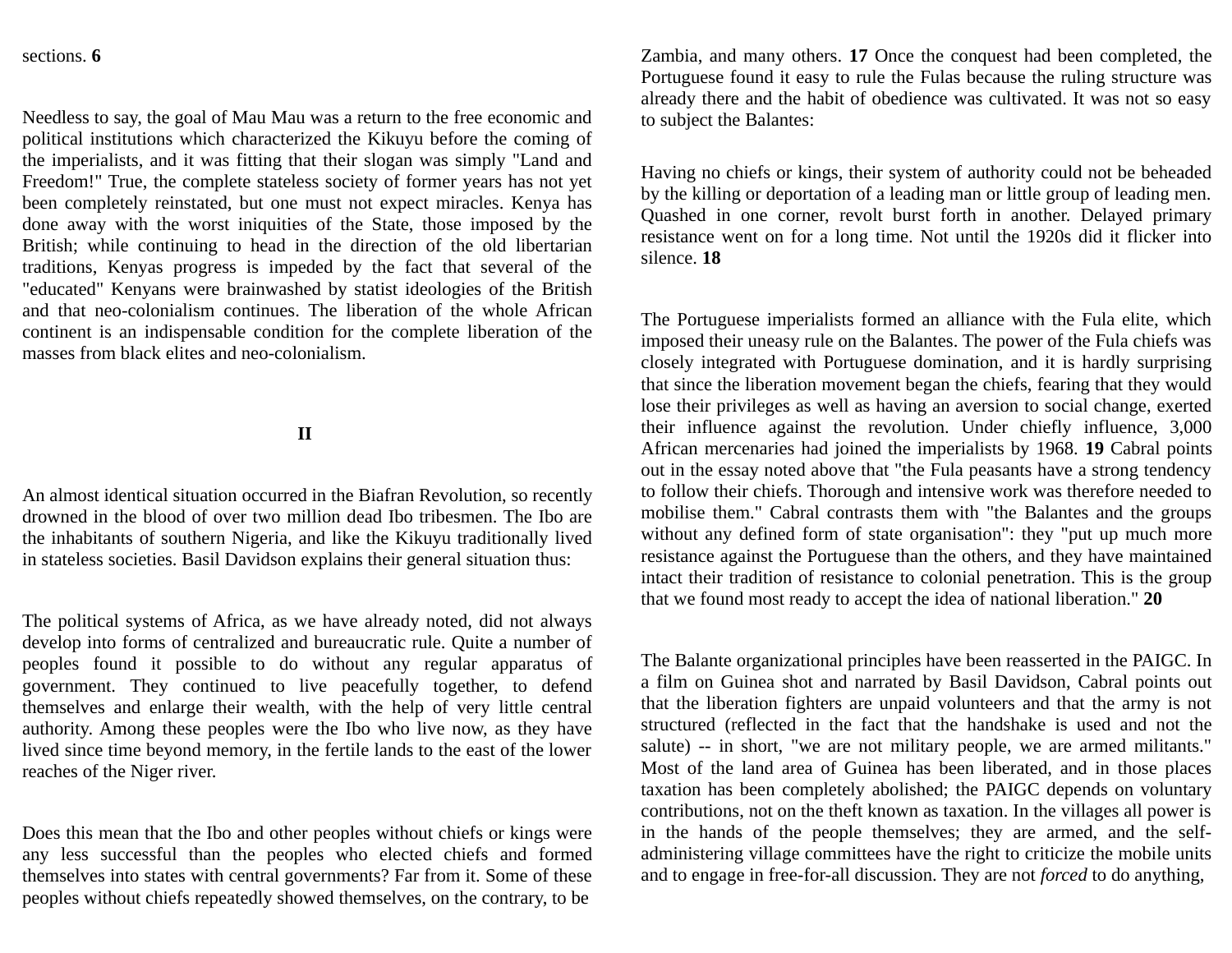One of the most significant liberation struggles going on in the world today is in "Portuguese" Guinea. The largest tribe there is the Balantes, who still preserve their stateless form of social organization; the other major group is the Fulas, a statist-feudal society. Amilcar Cabral, the leader of the liberation front (the PAIGC), analyzed the two groups in his "Brief analysis of the social structure in Guinea" (May 1964):

In the rural areas we have found it necessary to distinguish between two distinct groups: on the one hand, the group which we consider semi-feudal, represented by the Fulas, and, on the other hand, the group we consider, so to speak, without any defined form of state organisation, represented by the Balantes

[Among the Fulas], although certain traditions concerning collective ownership of the land have been preserved, the chiefs and their entourages have retained considerable privileges as regards ownership of land and the utilization of other people's labour. In general the peasants have no rights and they are the really exploited group in Fula society.

Among the Balantes, which are at the opposite extreme, we find a society without any social stratification: there is just a council of elders in each village or group of villages who decide on the day to day problems. In the Balante group property and land are considered to belong to the village but each family receives the amount of land needed to ensure subsistence for itself, and the means of production, or rather the instruments of production, are not collective but are owned by families or individuals. Among the Balantes women participate in production but they own what they produce and this gives Balante women a position which we consider privileged, as they are fairly free **16**

The Fulas have a tradition of slavery and centralization, while the Balantes have a form of council society organized from the bottom up, like the lbo, the Kikuyu, the Tallensi in Ghana, the Lugbara in Uganda, the Ndembu in

among the most go-ahead of all the peoples of Africa; very active in trade, very skillful in politics, very shrewd in dealing with their neighbors. **7**

The Ibo experience indicates that anarchism is possible in very densely populated areas. To us, with our logic and our standards of size, it must seem that these thousands of little groups living, not dispersed, but very, densely upon the soil, must have spelt anarchy. But... Ibo constitutions catered with remarkable success to the basic needs of men in society. " **8** The Ibo experience also shows that not having a state is a great defense from foreign aggression. "The reduction of this country was a struggle with a hydra. Almost every small group of this large population, sheltered by forest and river, had to be subjected individually. **9** When the Ibo finally succumbed to British aggression, the stateless tradition made it almost impossible to dominate this people, "who had been accustomed to settling most of their affairs within the family or kindred, and, more rarely, within slightly wider groups. Put into terms of administration, this means that among these four or five million people the points of effective contact between officers and people are to be counted not in tens, nor in hundreds, but in thousands." **10**

British imperialism attempted to impose upon all the peoples of Nigeria an untrammelled bureaucracy and an autocratic constitution. This worked in the North among the Emirs, who unlike the Ibo had a state at the time of conquest; the British merely seized this state and were easily able to consolidate their authority. This system of indirect rule was bound to fail among the lbo, who constituted the eastem half of the south. As Frederick Forsyth explains in his excellent work on Biafra:

The British were so concerned with the idea of regional chiefs that where there were not any they tried to impose them. The Aba Riots of 1929 [Aba is in the heartland of the lbo] were partly caused by resentment against the 'warrant chiefs,' men imposed as chiefs by the British but whom the people refused to accept. It was not difficult to impose measures on the Northerners, accustomed to implicit obedience, but it did not work in the East. The whole traditional structure of the East makes it virtually immune to dictatorship, one of the reasons for the present war. Easterners insist on being consulted in everything that concerns them. This assertiveness was